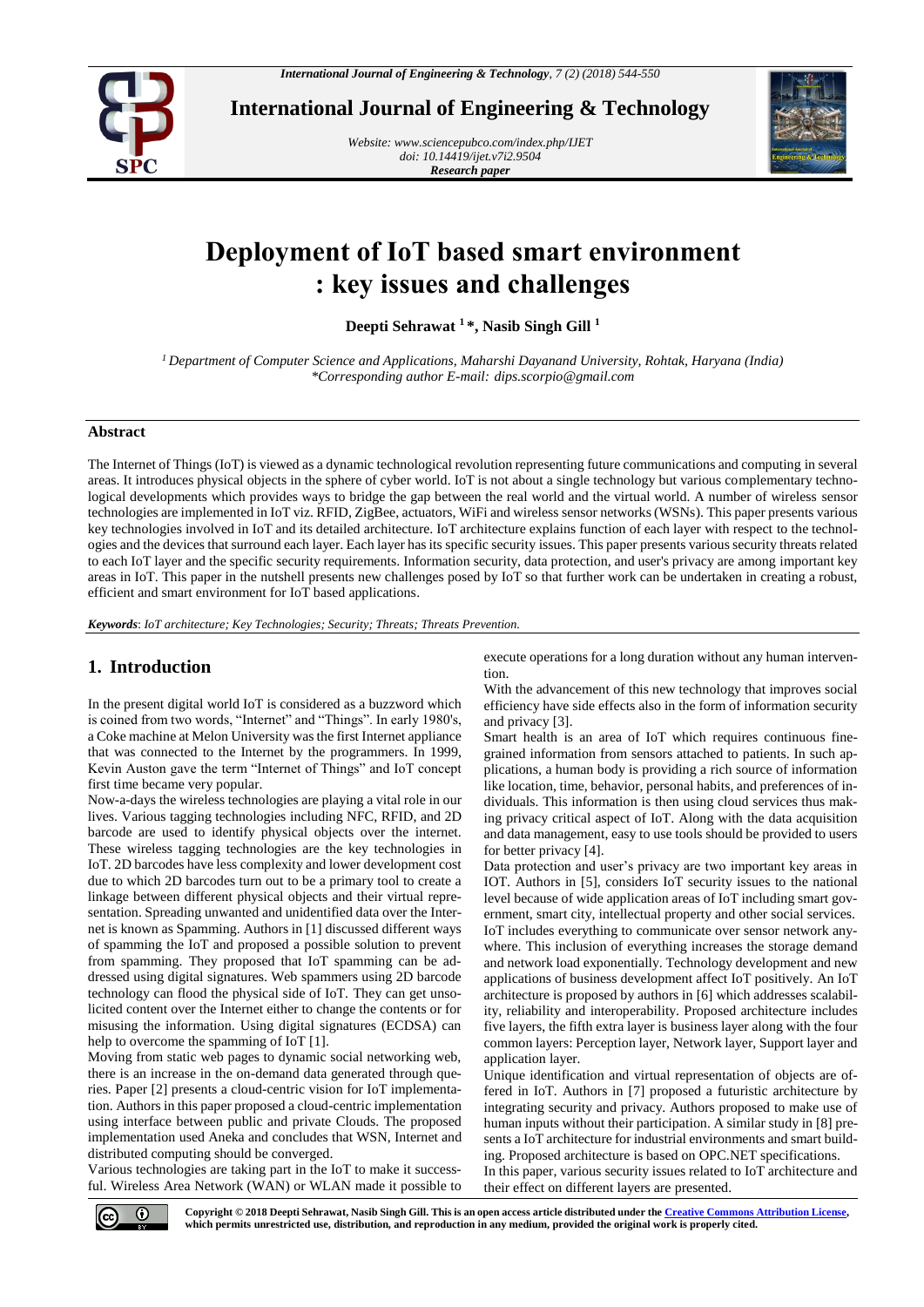Rest of the paper is organized as: Section 2 covers various key technologies involved in IoT environment. In section 3, architecture of IoT is presented and various threats to each IoT layer are summarized along with their possible solutions. Section 4 concludes our findings.

# **2. IoT key technologies**

RFID, Bluetooth, WiFi, ZigBee, Nanotechnology, Tagging technologies like NFC (Near Filed Communication), Actuators and Wireless Sensor Networks (WSN) are among the key technologies of IoT. Among them, RFID is the foundation and networking core of IoT [4]. In this section, the technologies involved in the smart environment are presented. These are:

## **2.1. Radio frequency identification (RFID)**

RFID is a reliable, efficient, secure and cost-effective wireless system that uses radio waves so that a serial number as an identity of an object is transmitted. RFID in IoT based applications play an important role. RFID Tags are of two types; first is active RFID Tags that get power from batteries and the second type of RFID Tags do not use the onboard power supply and these are known as passive RFID Tags [9].

## **2.2. Internet protocol (IP)**

Internet Protocol (IP) was devolved in the 1970s and is now used as a primary network protocol. It is a numerical label, assigned to the networking devices which uses Internet Protocol for communication. An IP address serves two principal functions: host or network interface identification and location addressing. Two versions of IP are available and these are: IPv4 and IPv6. Each of these versions defines different IP addresses.

#### **2.3. Electronic product code (EPC)**

The EPC is designed as a universal identifier that provides a unique identity for every physical object anywhere in the world, for all time. It is a 64/ 98-bit code that is electronically recorded on RFID tag. It was Auto-ID centre that developed EPC in the year 1999. EPC can store different information like EPC type, unique serial number of the product, manufacturer, and specifications of EPC [4].

#### **2.4. Barcode**

Barcode uses a varying width of bars and spaces to encode numbers and letters. These Barcodes are attached to items that have item information and are in optical machine-readable form. Numeric, Alpha Numeric and 2 Dimensional barcodes are three different types of Barcodes. Cameras and Laser-scanners are two devices that are used by these barcodes.

## **2.5. Wireless fidelity (Wi-Fi)**

Wi-Fi is a wireless technology that allows communication among computers and other devices over a network. Wi-Fi integrates into a number of daily usable devices including handhelds and consumer Electronic devices boost the Wi-Fi adoption to an extent that it is nearly a default in these devices.

# **2.6. Bluetooth**

Bluetooth is a short-range, inexpensive radio technology that eliminated the need for connection based connectivity. This wireless technology allows communication among devices within an effective range of 10 to 100 meters.

## **2.7. ZigBee**

ZigBee Alliance in 2001 created a ZigBee protocol for enhancing wireless sensor network features. This protocol offers low cost, low power, reliable short transmission range, around 100 meters. It offers a bandwidth of around 250kbps. This protocol is based on the IEEE 802.15.4 standard [10].

#### **2.8. Near field communication (NFC)**

Near-field communication (NFC) is a set of communication protocols that enable two electronic devices, one of which is usually a portable device such as a smartphone. NFC devices are used in contactless payment systems, similar to those used in credit cards and electronic ticket smartcards and allow mobile payment to replace/supplement these systems. NFC offers a short-range wireless communication at 13.56 MHz, usually within a distance of 4 cm. Its main advantage is that it works even in a dirty environment without requiring line of sight. It makes transactions, connection and digital exchange simpler and easier.

## **2.9. Actuators**

An actuator is a component of a machine that is responsible for moving and controlling a mechanism or system, for example by opening a valve. In simple terms, it is a "mover". Actuators convert energy into motion using electric current, hydraulic fluid or some other power source. It can create different motions including linear motion, oscillatory motion or rotary motion. An actuator is the mechanism by which a control system acts upon an environment.

#### **2.10. Wireless sensor networks (WSN)**

WSN is an important IoT element in which there are a number of independent devices spatially distributed over a network. Sensors are used by the devices in IoT environment that monitors the different conditions like temperature, pressure on the object, the motion of an object, vibrations, etc. These Sensors are inserted on or to IoT objects in order to capture information about that object like sensors attached to chairs monitor pressure and respond accordingly [4]. Objects in IoT use different technologies in a different environment so as to build a smart environment. This results in a complicated dynamic system and requires a platform-independent WSN infrastructure. This large-scale sensor network must be capable of data management, information processing, and data analysis.

# **3. IoT architecture**

IoT concept relies on a layered architecture. In IoT architecture, there are four layers and these are: Perception layer, Network layer, Session layer and Application layer. Each layer is defining its functionality which is different from other layers. Participating devices, diverse technologies, and services it provides defines each layer. Threats to each layer of IoT architecture are directly affecting the functionality of that layer. Authors in [11] reveal that in vital societal services, regardless of an overall optimistic view on IoT, security risks are neglected. Fig. 1 shows the architecture of IoT and it depicts how the four layers are using the different devices in IoT network for communication.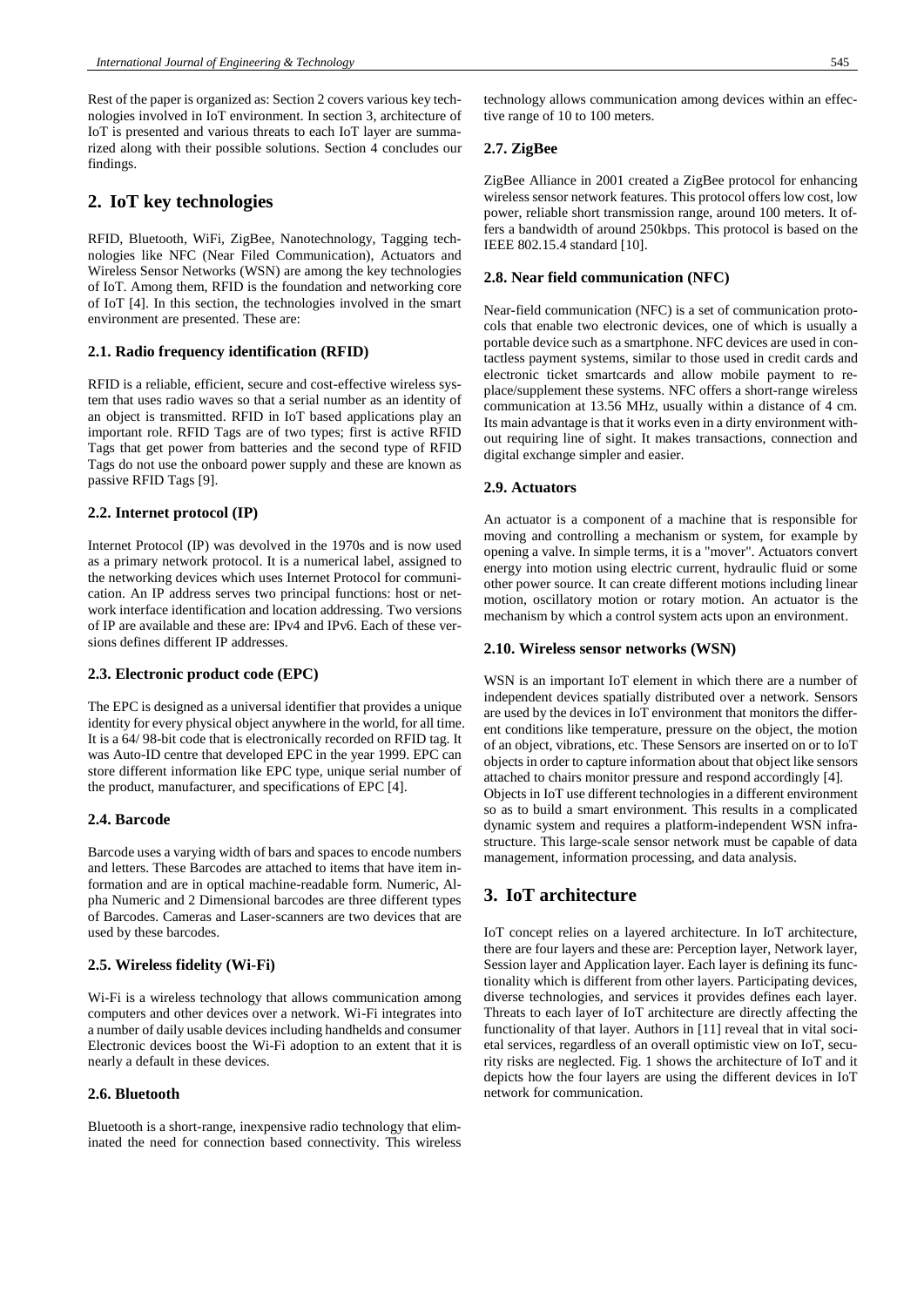

**Fig. 1:** IoT Architecture.

#### **3.1. Perception layer**

Perception layer is also known as Sensors layer which receives data from the environment through sensors. Sensors and RFID readers are used in perception layer and these have limited memory, low power, and limited computational ability that make it less secure. Sensors attached to devices capture the information from these participating devices. GPS is also used in this layer for location tracing for spatial applications over a network. In local and short-range communication, IoT node combination is done by the Perception layer. It observes, collects, processes and transmits data to the network layer. Threats in this layer majorly focus on data collection activities through sensors.

#### **Threats to Perception Layer**

There are various security risks related to perception layer. RFIDs, sensors and intelligent embedded technologies are vulnerable to several attacks in perception layer. Few security flaws and their possible risk mitigation solutions are mentioned here:

#### **3.1.1. Secrecy and authentication**

Outsider attacks like eavesdropping, replay attack, spoofing, and packet modification are some security risks on authentication and secrecy of the sensor network.

## **Protection**

Good, efficient, robust and reliable cryptographic solutions can minimize these types of attacks.

#### **3.1.2. Network availability**

Attacks that effect the availability of the sensor network are generally referred as Denial of Services (DoS) attacks. As the sensor networks are divided into layers, so all the sensor network layers are vulnerable to this kind of DoS attack. A similar study of [12] gives Path-based DoS attack (PDoS) in which system availability is reduced and nodes batteries are exhausted.

#### **3.1.3. Service integrity**

In these types of attacks, an attacker makes the network to accept incorrect data values.

## **Protection**

Cryptographic solutions minimize the attackers affect by not allowing them to decrypt the data.

#### **3.1.4. Jamming**

It is a DoS type attack in which the air-interface is affected by paralyzing the communication operations concerning reader and tag. Signal/ Radio jamming is such type of attack in which communication channel between nodes is occupied to obstruct their communication.

#### **Protection**

Early detection of jamming devices is a possible solution to avoid such attacks [9].

#### **3.1.4. Eavesdropping**

An attacker in this attack just monitors the communication among tag and the reader secretly to obtain the information. It's the wireless characteristics of RFID that an attacker sniffs out secret information like password and other confidential data. The tag data is mostly in plaintext form that makes this type of attack to occur [9]. **Protection**

Encrypting the data or limiting the distance between tag and reader is a possible solution for such attacks [9]. A similar study in [13] proposed an efficient random key agreement method which offers protection against eavesdropping attack in NFC.

## **3.1.5. Replay attack**

Attacker interrupts communication between tag and reader and a duplicated tag is used in order to match the authentication sequences. This type of attack affects RFID tags and air-interface. **Protection**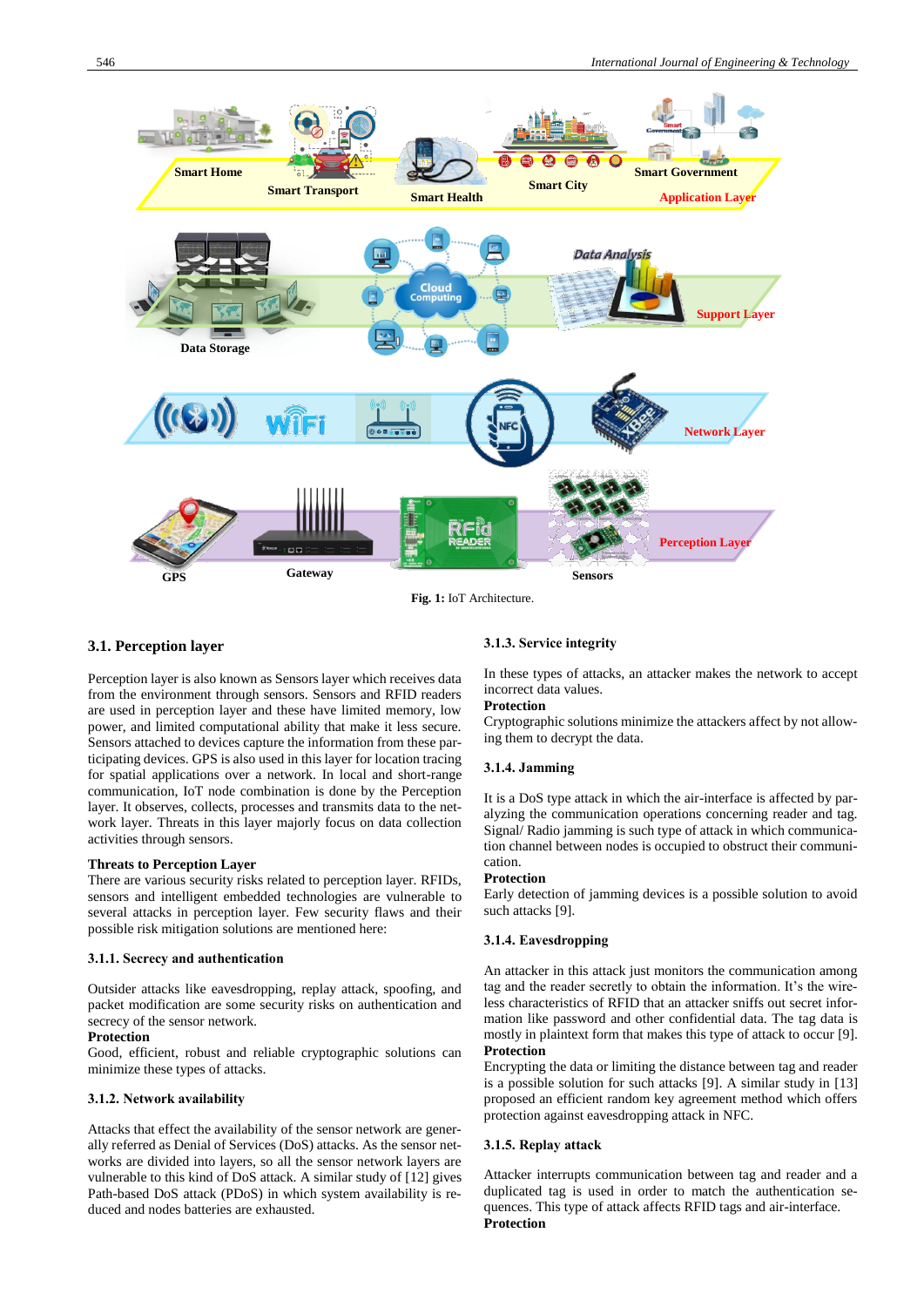Data Encryption and tag authentication can minimize this attack [14]. A VLFSR function for lightweight encryption security which provides resistance against various attacks on RFID is proposed in [15]

## **3.1.6. Man-in-the-middle (MITM) attack**

MITM attacks are also known as Relay attacks which are occurred during data transmission. Kfir and Wool give names to two communicating devices; these names are Leech and Ghost. A device placed close to the target RFID is named as Leech and the device placed closed to target reader is named as Ghost. Communication between these two devices i.e. Leech and Ghost creates an illusion of the connection that exists physically between the RFID device and the target reader.

## **Protection**

Possible risk mitigation for such type of attack is using shielding, or short range tags or through the use of distance bounding protocols [16].

## **3.1.7. Blocking**

When an attacker uses a blocker-tag so as to stimulate the presence of several tags and as a result, it causes Denial of Service (DoS). This happens because the reader is trying to inspect those non-existing tags. Air interface is affected by the blocking.

## **Protection**

Detection of blocking devices early can minimize the effect of blocking [16].

## **3.1.8. Tag cloning**

A duplicate tag is created by the attacker through illegitimate access which is based on the actual tag. It affects air-interface and RFID tags which results in the financial problems in applications. **Protection**

## To minimize this kind of attack, Tag authentication can be used. According to authors in [17], "Synchronized Secrets Method" by detecting cloning attacks provides a protection method for tag cloning. This method pinpoints the different tags which are having an identical ID.

#### **3.1.9. Spoofing**

In this attack, attackers broadcast a fake message to the sensor network by falsifying its originality and appearing as an original source. As a result, an attacker can obtain full access to the system [18].

## **3.1.10. Device tampering**

Device Tempering is also known as Node-Capturing. In this attack, attacker replaces the sensor node by their malicious node as a result attaining total control over captured node [18].

## **3.1.11. Node outage**

This attack blocks the functionality of network components like reading, collection, and initialization operations. It can be applied either logically or physically to the sensor network [19].

## **3.1.12. Information leakage**

This attack is a passive leakage in which due to some accidental behavior a person gets an access to sensitive data to which no authorization is granted.

#### **Protection**

Authors in [17] proposed RFID-Tate, a lightweight protection method for protecting identity and Identity based Encryption (IBE) method for authentication. A similar approach of authors in [20] provides a conditional protection for privacy with less overhead.

## **3.2. Network layer**

Data routing and communication among IoT hubs and other internet devices are the major tasks of the network layer. This layer is a central nervous system in IoT which is responsible for initial data processing and information broadcasting. This IoT layer uses modern wireless technologies like WiFi, Bluetooth, Zigbee, 3G, LTE etc. to run routing devices, gateways and switching. It is the network gateways that serve as the mediator between different IoT nodes. This is carried out by combining, filtering and communicating data between sensors in the network.

## **Threats to Network Layer**

This layer deals with such attacks that can harm the availability of the network for communication among IoT devices. Related threats to network layer are listed below:

## **3.2.1. Selective forwarding**

In such attacks, an attacker rather than forwarding all messages, selectively does not forward some messages and drop them. The malicious node forwards the remaining traffic to reveal its wrongdoing. A similar type of attack is given by authors in [21] which is called Neglect and Greed, where the subverted node skips routing some of the messages randomly.

## **3.2.2. Sybil attack**

When an attacker is at more than one place at a time, as a single malicious node then it is called Sybil attack. In it, a malicious device is illegitimately holding several identities in the network. Such type of attacks affects the fault tolerant schemes [22].

#### **Protection**

Each node instances and spatial position of nodes can be observed by using Distributed Hash Tables [17].

## **3.2.3. Sinkhole / blackhole attack**

Sinkhole or Blackhole attack is described by strong resource contention among nodes which are neighbors of the malicious node for limited channel access and limited bandwidth. As a result, there is congestion in the network and energy consumption of the nodes is increased.

When there is a sinkhole attack in sensor network then the network is also vulnerable to some other DoS attacks [23].

## **3.2.3. Wormhole**

It is a kind of DoS attack in which Data bits in the network are relocated from its original position over a low-latency link [24]. **Protection**

A method to protect the authentication is proposed by the authors in [17], the proposed approach is "Markle tree authentication" method.

## **3.2.4. Man-in-the-middle (MITM) attack**

In this MITM attack, communication between two parties is monitored and controlled by some unauthorized party hideously. This is accomplished by attaining the fake identity of the victim and then communicating to gain further information. It is also termed as a kind of eavesdropping attack [25].

## **3.2.5. Hello-flood attack**

Introducing high traffic in the sensor network by congesting the channel with huge useless messages is known as Hello-Flood attack. In this attack, it is a malicious node that sends the useless message which is replied by the attacker thus, resulting in high traffic [26].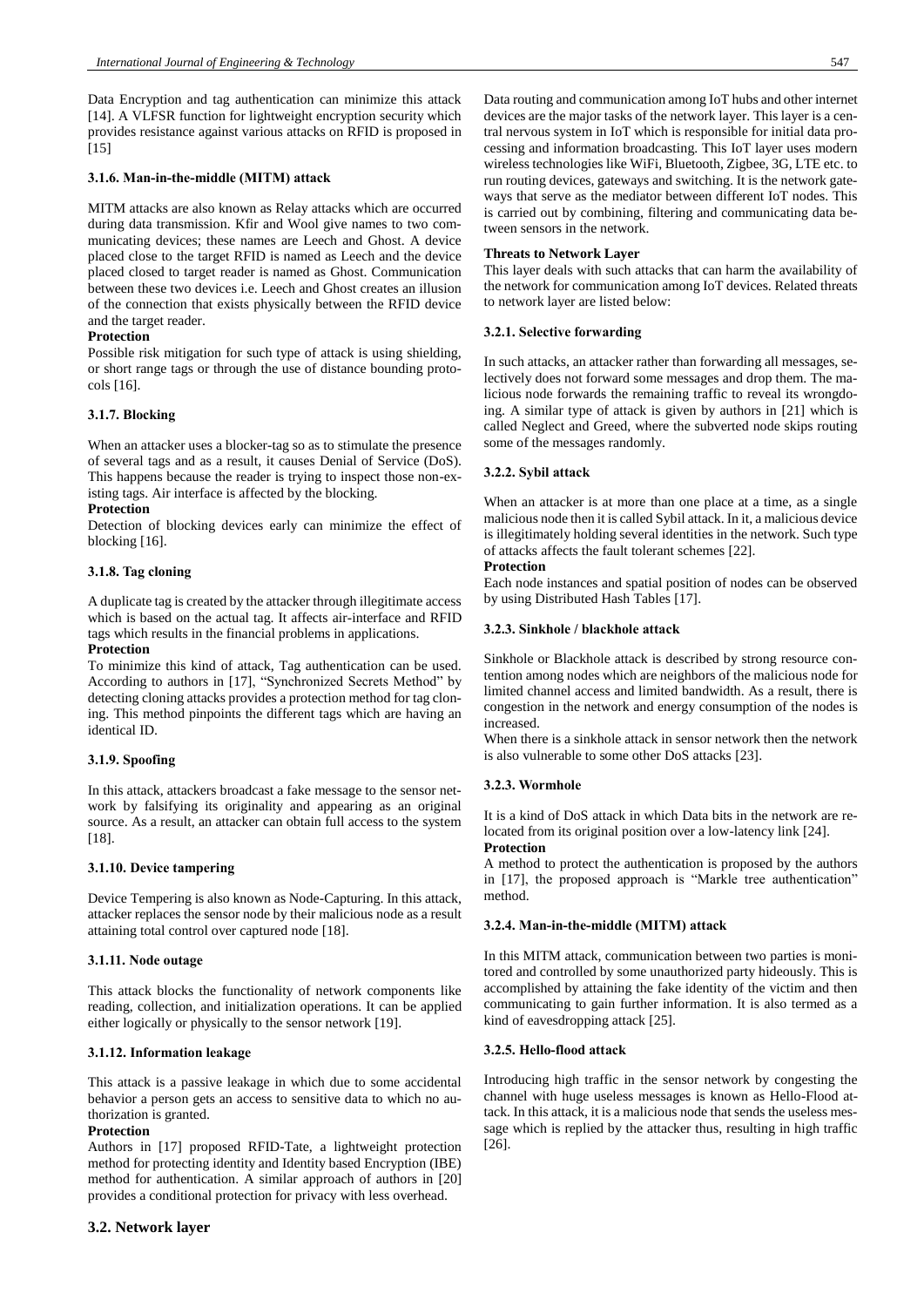#### **3.2.6. Acknowledgement flooding**

Sensor-based systems frequently require routing algorithm to send acknowledgments. These acknowledgments are then used by a malicious node to send false information to destined neighboring nodes. It is a kind of Denial of Service attack [26].

## **3.3. Support layer**

This layer is responsible for information collection, intelligent data processing and identifying the physical world. In mass data processing, handling malicious information smartly is very limited. According to the authors in [11], recognition of malicious information intelligently is not an easy task, it is a challenging job. Support layer is responsible for data storage activities, accessing cloud services for effective utilization of technologies over network and analysis of data to provide precise information.

#### **Threats to Support Layer**

Data storage technologies are mainly targeted by attackers in the support layer. Some most common attacks of this IoT application layer are discussed below:

#### **3.3.1. Data tampering**

This attack occurs when an inside person tampers the data either for self-benefits or for profit-making for some third-party.

#### **Protection**

Insider can easily make changes to the data so providing authentication to data is necessary to prevent from such attacks [27].

#### **3.3.2. Unauthorized access**

Attacker creeps into the system and may harm the sensitive data of the system. Attacks like, preventing access to related IoT services is one such type of attack.

#### **Protection**

Proper security mechanism should be provided to prevent the system from such attacks [28].

#### **3.3.3. DoS attack**

In this layer of IoT architecture, DoS attacks like system shut down that can harm the system or results in the unavailability of the system are possible effects of such attacks [27].

#### **3.4. Application layer**

This layer is responsible for providing services to all industries including Smart e-health, Smart transport, smart government, smart city etc. In application layer, the security requirement differs from application to application. One important characteristic of this layer is data sharing and this creates a problem for data privacy, authentication, integrity, confidentiality, access control, and information disclosure which are the security requirements of this layer [29]. In this layer of IoT architecture, the creation of a smart environment for applications is executed.

#### **Threats to Application Layer**

The application layer includes the tailored services that are as per user's interest and IoT applications. The responsibility of this layer is to provide the user interface to IoT devices [30]. Threats in this layer focus on the services provided by this layer, major threats applicable to this layer are mentioned below:

## **3.4.1. Sniffer/ logger**

Sniffer/ Logger programs are introduced into the system by attackers to steal important information from the network traffic. An attacker may steal passwords, E-mail files, E-mail texts and other important information.

#### **3.4.2. Injection**

In this attack, a code is inserted into the application which is running on the server by an attacker. This results in data corruption or loss of data [31].

#### **3.4.3. Session hijacking**

Personal identities are revealed through this type of attack. This could be done by exploiting security flaws mainly in session management and authentication [31].

#### **3.4.4. Distributed denial-of-service (DDoS)**

DDoS is executed simultaneously by more than one attacker thereby leading to some Denial of Services in the network [25].

#### **3.4.5. Social engineering**

In this attack, information is retrieved via chats or by other social means by the attackers.

## **Protection**

To minimize effects of such attacks, access to sensitive data should be provided to only authorized people. Policies for appropriate access management should be clearly defined along with assigning a physical identity.

# **4. Threats analysis**

In IoT architecture, all the four layers are providing different functionalities and services with respect to the devices working for these layers. Each layer has different security threats particular to that layer requiring specific security solutions to be implemented. Authentication, authorization, integrity, confidentiality, data protection in sensor devices are some widely addressed security requirements in IoT environment.

Table 1 presents devices and services related to different IoT layers, various security threats to these layers and their respective security requirements.

If the above mentioned security requirements are not treated wisely in the smart environment, then these may result in security threats to the sensor networks. Authors in [32] presented a security architecture in which user's privacy is considered as a primary issue in the application layer and they considered security of information processing as an important aspect in support layer. Network layer is responsible for information communication in sensor networks, so security to information system is addressed by the network layer. Perception layer takes cares of security issues related to information collection.

Table 2 presents the description of various security risks which are also considered as security requirements in smart environment of IoT.

Analysis of security requirements in IoT provides a step forward in providing secure IoT environment. To deal with several problems resulting from threats in smart environment of IoT, this section presents direction and scope for future research. Integrity, authentication, confidentiality and digital signatures are major requirements in security. One of the most obvious and promising type of security solution is by providing efficient and good cryptographic algorithms which aims to fulfill major security requirements.

This paper is an attempt towards finding good security solutions by understanding various threats and security requirements in IoT enabled smart environment. Further, this paper also inspires researchers to work more on IoT security that might try to take a challenge that small memory and limited arithmetic operations are available in IoT.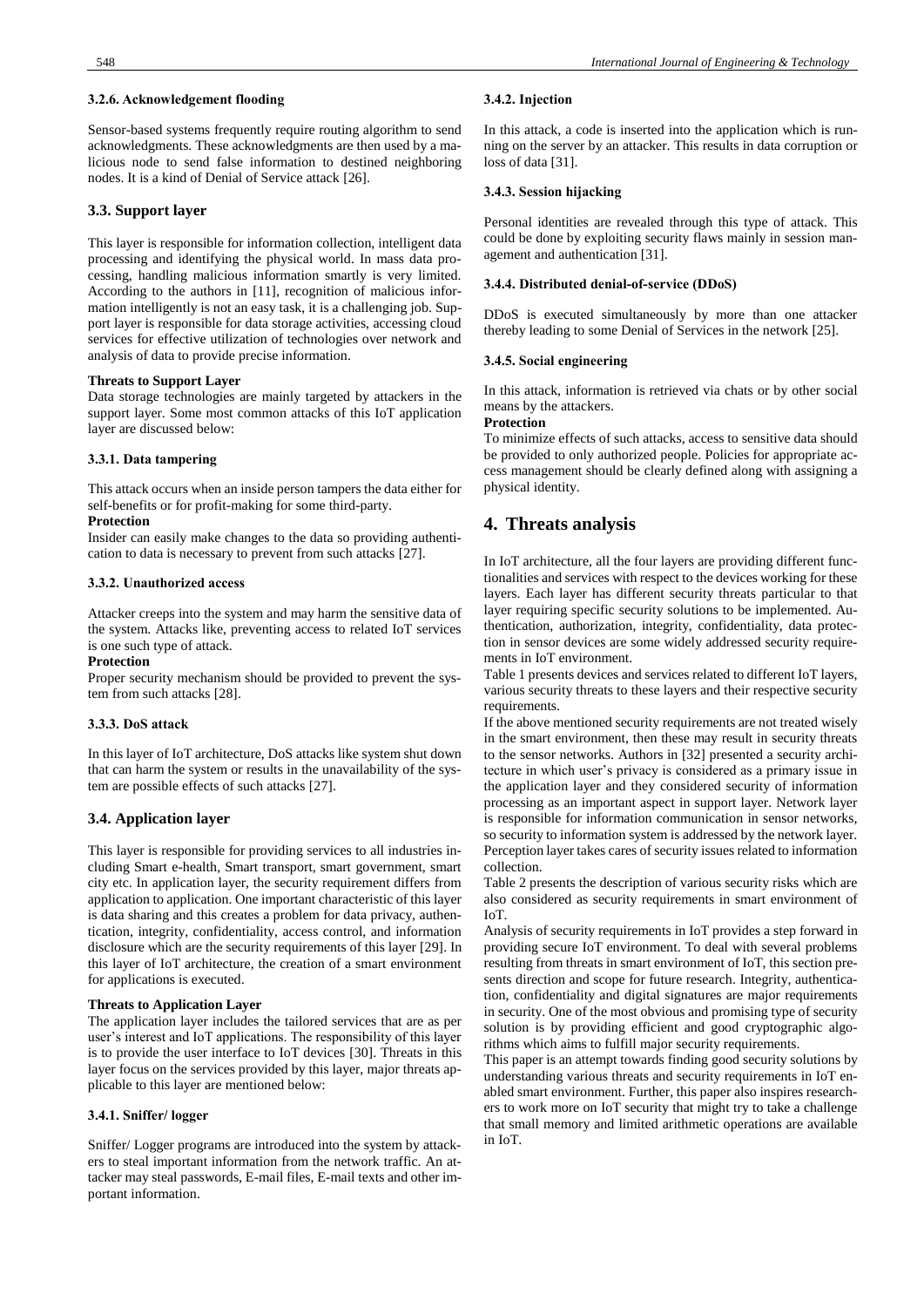| Fable 1: Devices and Services in IoT Layers with Major Security Threats and Their Possible Security Requirements |                                                                                                                   |                                                                                                                                                |                                                                                                                                                     |
|------------------------------------------------------------------------------------------------------------------|-------------------------------------------------------------------------------------------------------------------|------------------------------------------------------------------------------------------------------------------------------------------------|-----------------------------------------------------------------------------------------------------------------------------------------------------|
| <b>IoT</b> Layers                                                                                                | Devices/ Services                                                                                                 | <b>Security Threats</b>                                                                                                                        | <b>Security Requirements</b>                                                                                                                        |
| Application                                                                                                      | Smart Home, Smart Environment,<br>Smart City, Smart Health, Smart<br>Government                                   | Sniffers/Loggers, Injection, Session Hi-<br>jacking, DDoS, Social Engineering                                                                  | Authentication, Integrity, Confi-<br>dentiality, Access Control, Key<br>Management, Data Management,<br>Privacy Protection, Security Educa-<br>tion |
| Support                                                                                                          | Information Processing, Cloud<br>Computing, Data Analysis, Data<br>Storage                                        | Tampering With Data, DoS Attack, Un-<br>authorized Access                                                                                      | Secure Multiparty Computation,<br>Secure Cloud Computing, Anti-Vi-<br>rus                                                                           |
| <b>Network</b>                                                                                                   | Communication Network (2G, 3G,<br>4G, 5G), Internet, Mobile Network,<br>Routers, Bluetooth, Wi-Fi, NFC,<br>ZigBee | Selective Forwarding, Sinkhole, Sybil<br>Attack, MITM, Hello-Flood, Wormhole,<br>Acknowledgement Flooding                                      | <b>Identity Authentication, Secure</b><br>Network Access.<br>Secure Data Communication                                                              |
| Perception                                                                                                       | RFID Reader, Sensors, GPS                                                                                         | Spoofing, Signal/Radio Jamming,<br>PDoS, Node Outage, Eavesdropping, Re-<br>play Attack, Packet Modification, Tag<br>Cloning, Device Tampering | Lightweight Cryptography, Sensor<br>Data Protection,<br>Key management                                                                              |
|                                                                                                                  |                                                                                                                   |                                                                                                                                                |                                                                                                                                                     |

| Table 1: Devices and Services in IoT Lavers with Maior Security Threats and Their Possible Security Requirements |  |
|------------------------------------------------------------------------------------------------------------------|--|
|------------------------------------------------------------------------------------------------------------------|--|

#### **Table 2:** Explanation of Various Security Risks in IoT

| Risks/Security Require-<br>ments   | Explanation                                                                                                                                                                                                                                   |
|------------------------------------|-----------------------------------------------------------------------------------------------------------------------------------------------------------------------------------------------------------------------------------------------|
| Authentication                     | Defines if peers during negotiation are authenticated or not. In IoT, authentication of a server is required so as to assure<br>clients about legitimate data. To achieve authentication unique shared key or PKC signature can be used [33]. |
| Data Authentication                | Information about the object and the address retrieved must be authenticated [32].                                                                                                                                                            |
| Integrity                          | Ensuring accuracy of data and providing un-tampered data to the users can be achieved by providing end-to-end security<br>mechanism [34].                                                                                                     |
| Confidentiality                    | Securely sending secret information of authorized personnel over network and not allowing data leakage to adjacent net-<br>work.                                                                                                              |
| Availability                       | Providing services to authorized personnel anytime from anywhere [35].                                                                                                                                                                        |
|                                    | Critical IoT applications must be provided redundancy for IoT services and technologies.                                                                                                                                                      |
| <b>Access Control</b>              | Access control must be implemented by the information providers on the provided data [32].                                                                                                                                                    |
| Key Management                     | Key must be kept secret from attackers so as to secure the data over network. Authors in [29] consider key management as<br>an important aspect in lightweight cryptography.                                                                  |
| Data Management                    | Cryptographic techniques and protocols along with specific designed data management policy is required for proper data<br>management [36]                                                                                                     |
| <b>Privacy Protection</b>          | Providing customized tools for data management to the users is a way to achieve privacy protection [36].                                                                                                                                      |
| <b>Identity Authentication</b>     | Validating distinctive devices or users with authentication, authorization, accounting and provisioning ahead of allowing<br>system usage to them is considered as an identity authentication [35].                                           |
| Security Education                 | AS IoT includes national security, business secrets and individuals private information. So there is an urgent need to pro-<br>mote policies and regulations for IoT security which are neglected in present scenario [29].                   |
| Lightweight Cryptog-<br>raphy      | Being constrained with a number of new factors, there a need to develop and implement lightweight ciphers and ultra-<br>lightweight ciphers for wireless sensor networks in IoT.                                                              |
| <b>Sensor Data Protection</b>      | Only information providers should be allowed to infer the customer information [32].                                                                                                                                                          |
| <b>Secure Storage</b>              | Sensitive information in the system must be stored with confidentiality and integrity [35].                                                                                                                                                   |
| <b>Identity Authorization</b>      | Identifying objects in the sensor networks by associating user rights and restrictions is considered as an identity authoriza-<br>tion $[35]$ .                                                                                               |
| Secure Data Communi-               | Confidential communication among peers must be authenticated ensuring data integrity and identity protection of sensor                                                                                                                        |
| cation                             | objects [35].                                                                                                                                                                                                                                 |
| Secure Network Access.             | Connection and services would be provided only after the authorization of devices [35].                                                                                                                                                       |
| Secure Cloud Compu-                | Critical IoT applications using cloud services require security and privacy. Providing tags identity and addressing to the                                                                                                                    |
| ting                               | objects in IoT provides support for cloud computation in sensor networks [37].                                                                                                                                                                |
| Secure Multiparty Com-<br>putation | Providing privacy-preserving techniques for data mining can be provided by secure multiparty computation [38].                                                                                                                                |

# **5. Conclusion**

IoT is rapidly finding its path in the modern IT arena. The main aim is to improve the quality of life by providing several smart applications. This paper presents an overview of new enabling technologies contributing to IoT for successful implementation. Further, some issues and challenges pertaining to the deployment of IoT architecture have been presented. In IoT architecture, functionality of each layer is explained with respect to the devices working on it and services it provides. There are security issues related to each layer and these issues should be dealt with by providing some proper security mechanism. Risk classification provides an opportunity to direct the research work in proper direction. Layers most vulnerable to threats can be provided more attention. This paper presents various security threats related to each of the IoT layer and security requirements as imposed by these layers. Feasible ways to provide solutions to these security requirements are also presented in this paper. This paper provides insights into new challenges that a smart environment is facing with the deployment of IoT.

# **References**

- [1] Razzak, F., Spamming the Internet of Things: A Possibility and its probable Solution, *Procedia computer science*, vol. 10 (2012) 658- 665[. https://doi.org/10.1016/j.procs.2012.06.084.](https://doi.org/10.1016/j.procs.2012.06.084)
- [2] Gubbi, J., Buyya, R., Marusic, S. and Palaniswami, M., Internet of Things (IoT): A vision, architectural elements, and future directions, *Future generation computer systems*, vol. 29, no. 7 (2013) 1645-1660[. https://doi.org/10.1016/j.future.2013.01.010.](https://doi.org/10.1016/j.future.2013.01.010)
- [3] Kumar, J.S. and Patel, D.R., A survey on internet of things: Security and privacy issues, *International Journal of Computer Applications*, vol. 90, no. 11 (2014).
- [4] Bertino, E., Data Security and Privacy in the IoT, *Proc. 19th Int. Conf. Extending Database Technol.*, (2016) 1-3.
- [5] Qiang, C., Quan, G.R., Yu, B. and Yang, L., Research on security issues of the internet of things, *International Journal of Future Generation Communication and Networking*, vol. 6, no. 6 (2013) 1-10. <http://www.earticle.net/Article.aspx?sn=217332> [https://doi.org/10.14257/ijfgcn.2013.6.6.01.](https://doi.org/10.14257/ijfgcn.2013.6.6.01)